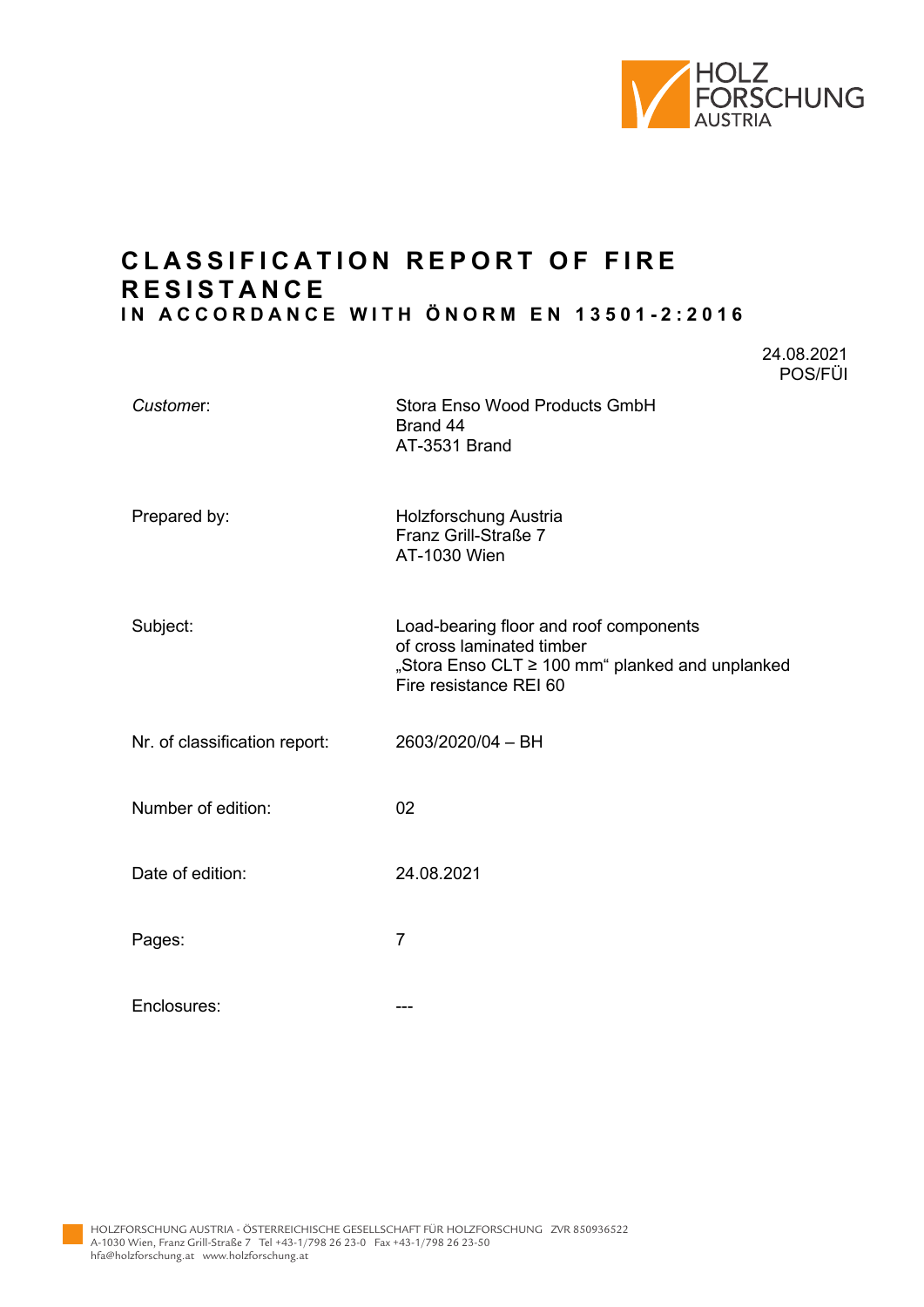

## **1. Introduction**

This classification report on fire resistance defines the classification of load-bearing floor and roof components of cross laminated timber "Stora Enso CLT 100 mm" planked and unplanked, in compliance with the process according to the standard ÖNORM EN 13501-2:2016.

# **2. Details on the classified product**

### **2.1. General**

The load-bearing floor and roof components of cross laminated timber "Stora Enso CLT 100 mm" planked and unplanked belong to the product type of load-bearing, insulating solid timber constructions.

### **2.2. Description**

Table 1: components to be classified

| planking<br>mm<br>above/external<br>non exposed to fire | cross laminated timber<br>dimensions (layers)<br>mm                                 |
|---------------------------------------------------------|-------------------------------------------------------------------------------------|
| $≥ 12,5$ GKF <sup>*</sup> )                             | CLT 100 L3s 100 mm (3s - 30 40 30)<br>according ETA-14/0349<br>AbZ: Z-9.1-559       |
|                                                         | CLT 120 L5s 120 mm (5s - 30 20 20 20 30)<br>according ETA-14/0349<br>AbZ: Z-9.1-559 |
|                                                         | CLT 140 L5s 140 mm (5s - 40 20 20 20 40)<br>according ETA-14/0349<br>AbZ: Z-9.1-559 |

\*) according to ÖNORM B 3410; DIN 18180; type DF according to ÖNORM EN 520; density ≥ 800 kg/m³ or gypsum fibre board according to ÖNORM EN 15283-2; density ≥ 1000 kg/m<sup>3</sup>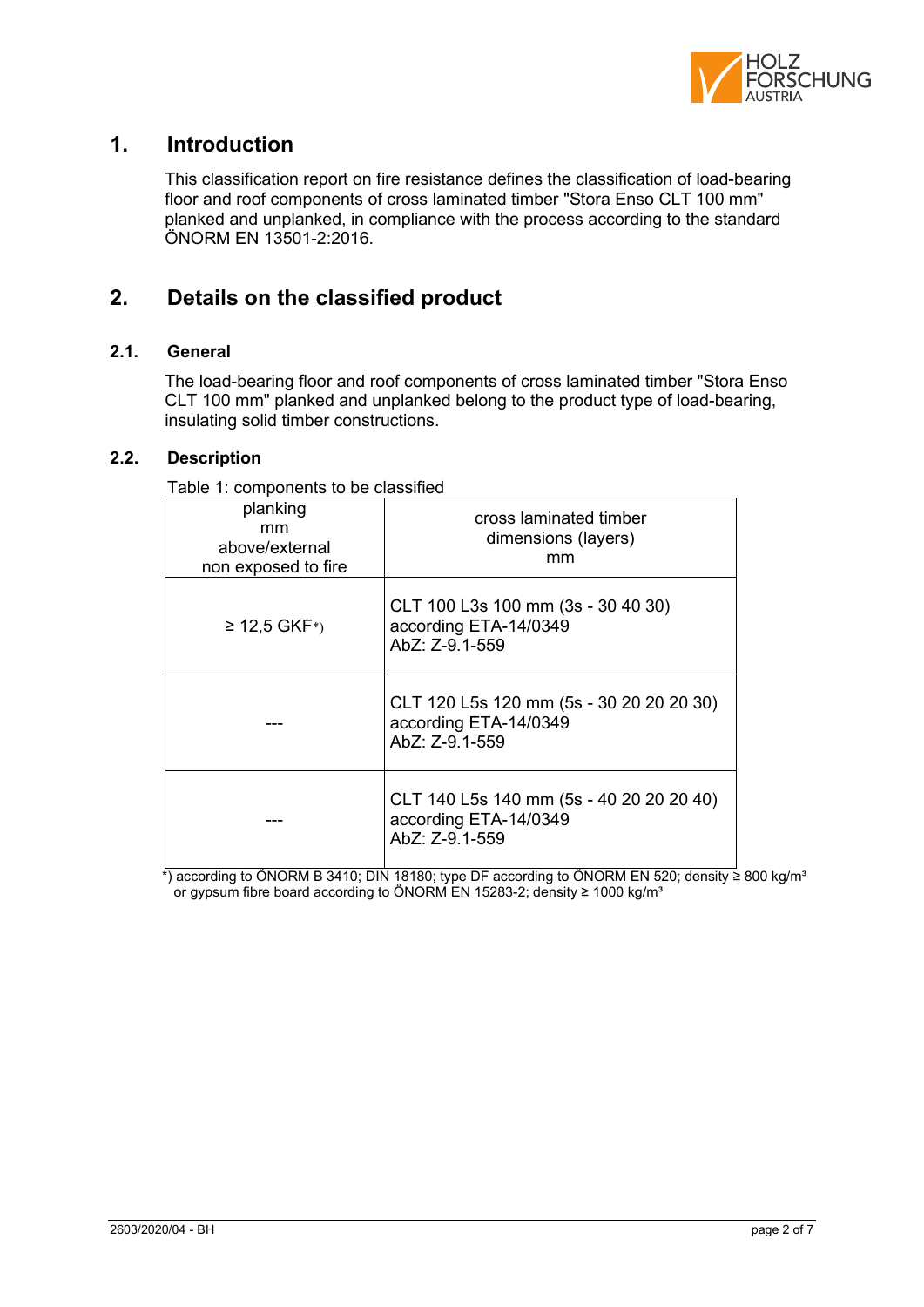

## **3. Test reports/reports on the extended area of application and test result for verification of the classification**

| Table 2: tested cross laminated timber components |                                               |                                                        |  |
|---------------------------------------------------|-----------------------------------------------|--------------------------------------------------------|--|
| short name                                        | planking<br>mm<br>non exposed side<br>to fire | cross laminated timber<br>dimensions<br>mm<br>(layers) |  |
| MD 1.4                                            | 12,5 GKF*)                                    | <b>CLT 97</b><br>(27, 542, 27, 5)                      |  |
|                                                   |                                               | <b>CLT 120</b><br>(30 20 20 20 30)                     |  |
|                                                   |                                               | <b>CLT 140</b><br>(40 20 20 20 40)                     |  |

### **3.1. Description of the underlying tested components**

 $^*$ ) according to ÖNORM B 3410; DIN 18180; type DF according to ÖNORM EN 520; density ≥ 800 kg/m $^3$ 

### **3.2. Test reports**

Table 3: underlying test reports

| test la-<br>boratory | name of<br>the costu-<br>mer                                                    | test report n°                         | standard and<br>issue date                               | type of product/<br>test specimen                                                                                                                        |
|----------------------|---------------------------------------------------------------------------------|----------------------------------------|----------------------------------------------------------|----------------------------------------------------------------------------------------------------------------------------------------------------------|
| IBS <sup>1</sup>     | Holzfor-<br>schung<br>Austria                                                   | IBS 10021814                           | ÖNORM EN<br>1365-2:2000-06<br>ÖNORM EN<br>1363-1:2000-01 | load -bearing<br>floor component<br>of cross lami-<br>nated timber with<br>3 layers CLT 3s<br>97 mm, planked<br>with $12,5$ mm<br>gypsum board<br>above- |
| IBS <sup>1</sup>     | Stora Enso<br>Wood<br>Products<br>GmbH<br>3531 Brand                            | <b>IBS</b><br>321031505-1              | ÖNORM EN<br>1365-2:2014-12<br>ÖNORM EN<br>1363-1:2020-04 | load -bearing<br>floor component<br>of cross lami-<br>nated timber with<br>5 layers CLT 120<br>L5s                                                       |
| CSI $^{2}$           | Lian Ho<br>Lee Con-<br>struction<br>(Private)<br>Limited<br>367991<br>Singapore | No.<br>0045/DC/RFM/<br>19 <sub>2</sub> | EN 1365-2:2014<br>EN 1363-1:2012                         | <b>Classification Re-</b><br>port "Loadbearing<br>floor consisting of<br>wood panel in<br>cross laminated<br>timber"                                     |

1) IBS – IBS – Institut für Brandschutztechnik und Sicherheitsforschung GesmbH, Akkreditierte Prüf-, Inspektions- und Zertifizierungsstelle, 4020 Linz

2) CSI – ANIMQ GROUP COMPANY, Italy 20021 Bollate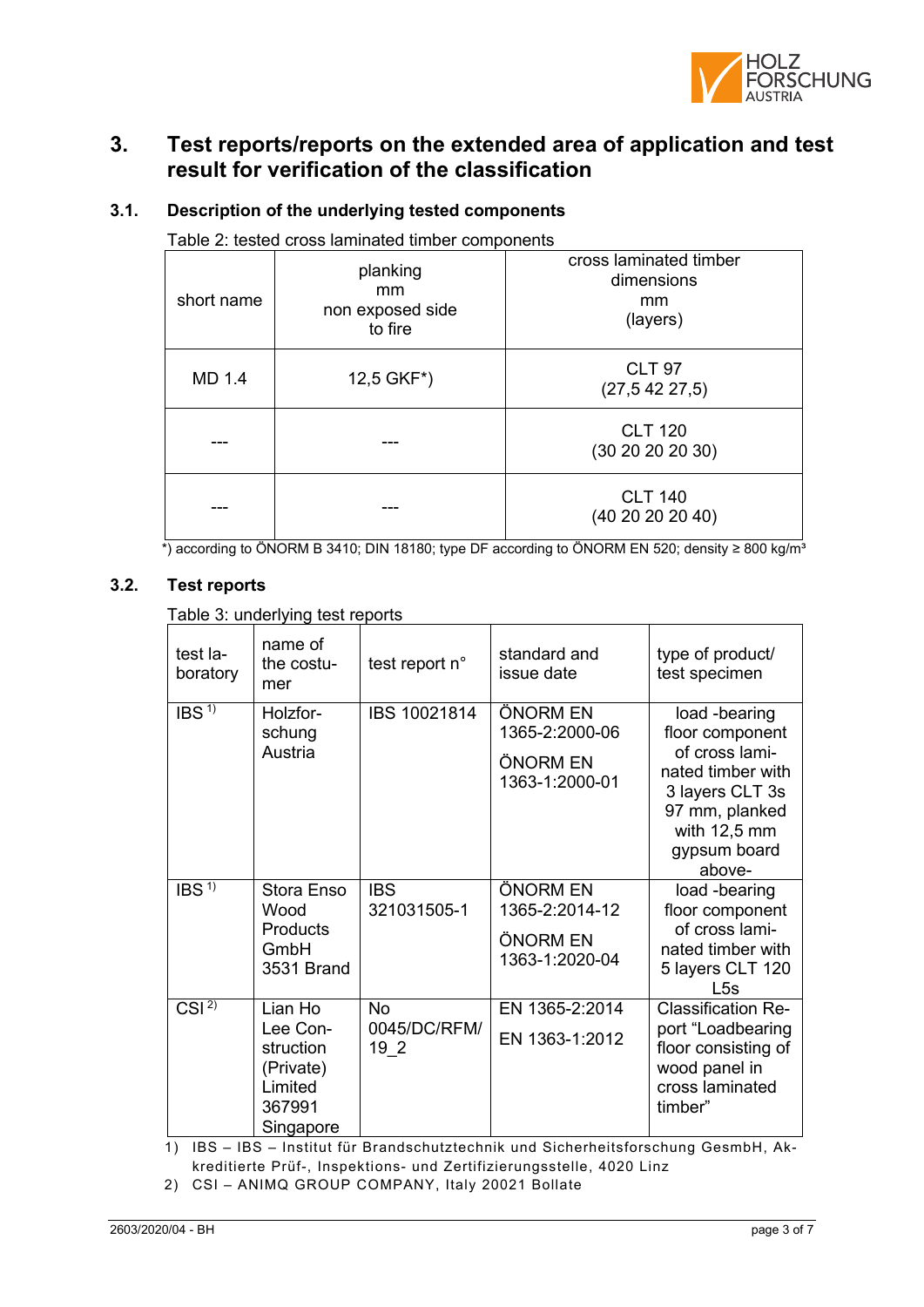

The test reports listed under point 3.2. according to ÖNORM EN 1365-2 and 1363-1 were partly carried out according to older standards (see table 3).

The current standards, ÖNORM EN 1365-2: 2014 and ÖNORM EN 1363-1:2020, essentially contain changes in terminology, new definitions and concretisations compared to the older versions.

According to information from the testing body, these changes have no effect on the results in the test reports listed and can therefore still be used for the classification of fire resistance.

### **3.3. Results**

Table 4: results

| testing process:<br>ÖNORM EN 1365-2: 2000-06<br>ÖNORM EN 1363-1: 2000-01 | parameters                           | results                                       |
|--------------------------------------------------------------------------|--------------------------------------|-----------------------------------------------|
| test report n°<br>IBS 10021814                                           | load applied<br>supporting structure | 7,38 kN total load<br>$0,6$ kN/m <sup>2</sup> |
|                                                                          | load-bearing capacity                | 63 min                                        |
|                                                                          | integrity                            | 63 min                                        |
|                                                                          | thermal insulation                   | 63 min                                        |
| testing process:<br>EN 1365-2: 2014<br>EN 1363-1: 2012                   | parameters                           | results                                       |
| classification report n°<br>CSI 0045/DC/RFM/19 2                         | load applied<br>supporting structure | 40,7 kN total load<br>11,68 kN/m <sup>2</sup> |
|                                                                          | load-bearing capacity                | 85 min                                        |
|                                                                          | integrity                            | 86 min                                        |
|                                                                          | thermal insulation                   | 86 min                                        |
| testing process:<br>ÖNORM EN 1365-2: 2014-12<br>ÖNORM EN 1363-1: 2020-04 | parameters                           | results                                       |
| test report n°.<br>IBS 321031505-1                                       | load applied<br>supporting structure | 58,17 kN total load<br>5,82 kN/m <sup>2</sup> |
|                                                                          | load-bearing capacity                | 63 min                                        |
|                                                                          | integrity                            | 63 min                                        |
|                                                                          | thermal insulation                   | 63 min                                        |

## **4. Classification and area of application**

### **4.1. Classification reference**

This classification was carried out in compliance with ÖNORM EN 13501-2:2016-11, clause 7.3.3..

### **4.2. Classification**

The load-bearing floor and roof components of cross laminated timber are classified according to the following combinations of performance parameters and classes.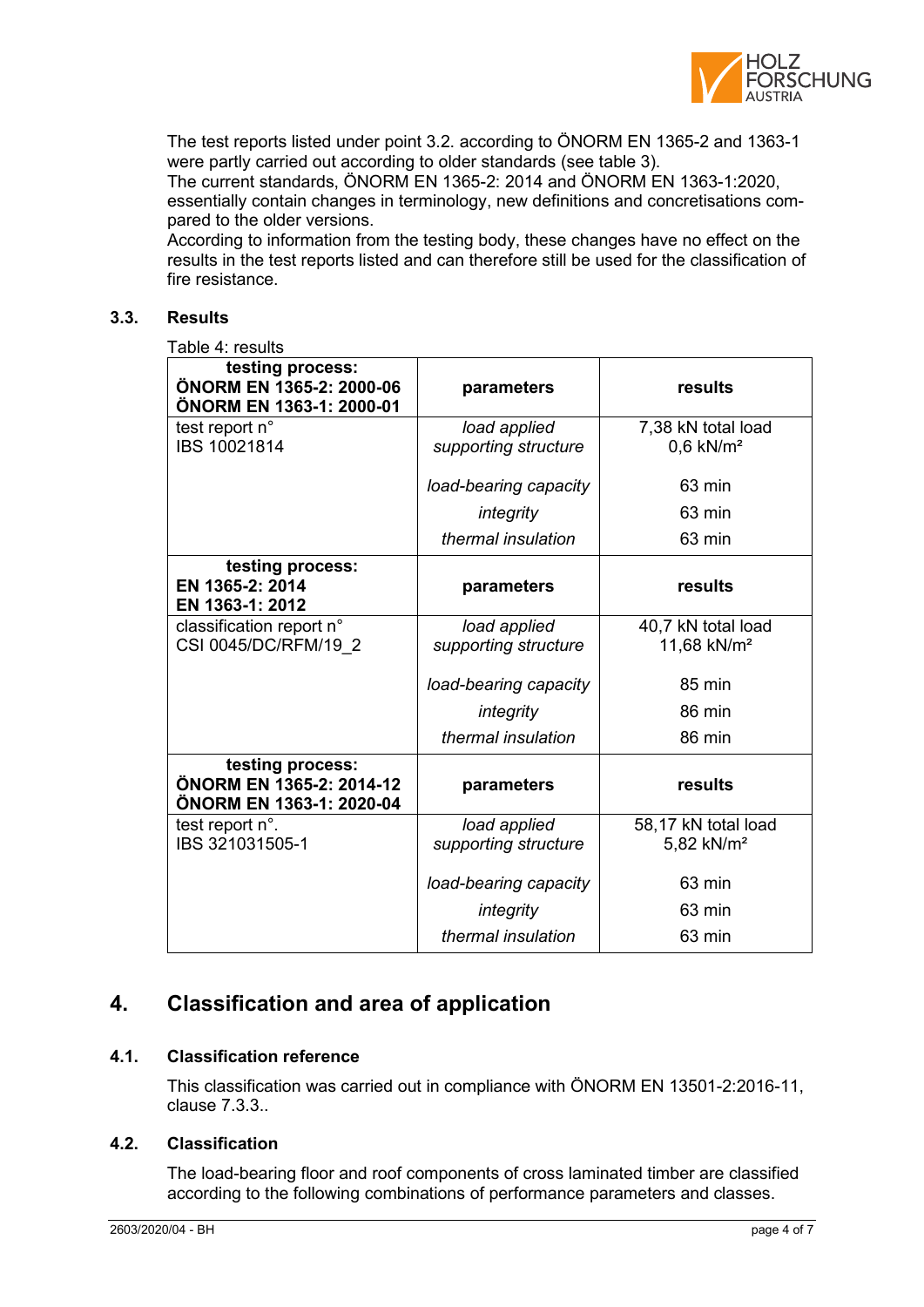

Table 5: classification **planking mm above/ external non exposed to fire cross laminated timber (CLT) applied load test laberatory report n° classification span CLT width E**<sub>d,fi</sub> **max. moment shear force**  $b \rightarrow a$ **(down above,**   $int$ internal  $\rightarrow$  ex**ternal) [m] [m] [kN/m²] [kNm/m] [kN/m]** ≥ 12,5 GKF\*) CLT 100 L3s 100 mm (3s - 30 40 30) according ETA-14/0349 AbZ: Z-9.1-559 5,00 3,00 0,6 1,9 2,8 IBS IBS 10021814 REI 60 --- CLT 120 L5s 120 mm (5s - 30 20 20 20 30) according ETA-14/0349 AbZ: Z-9.1-559  $4,70$  2,85  $5,82$  16,1 10,3 BS BS 15031505-<sup>1</sup>REI 60  $-$ --CLT 140 L5s 140 mm (5s - 40 20 20 20 40) according ETA-14/0349 AbZ: Z-9.1-559 4,13 | 2,25 | 11,68 | 25 | 18 | CSI No 0045/DC/RFM/ 19\_2 REI 60

\*) according to ÖNORM B 3410; DIN 18180; type DF according to ÖNORM EN 520; density ≥ 800 kg/m<sup>3</sup> or gypsum fibre board according to ÖNORM EN 15283-2; density  $≥ 1000$  kg/m<sup>3</sup>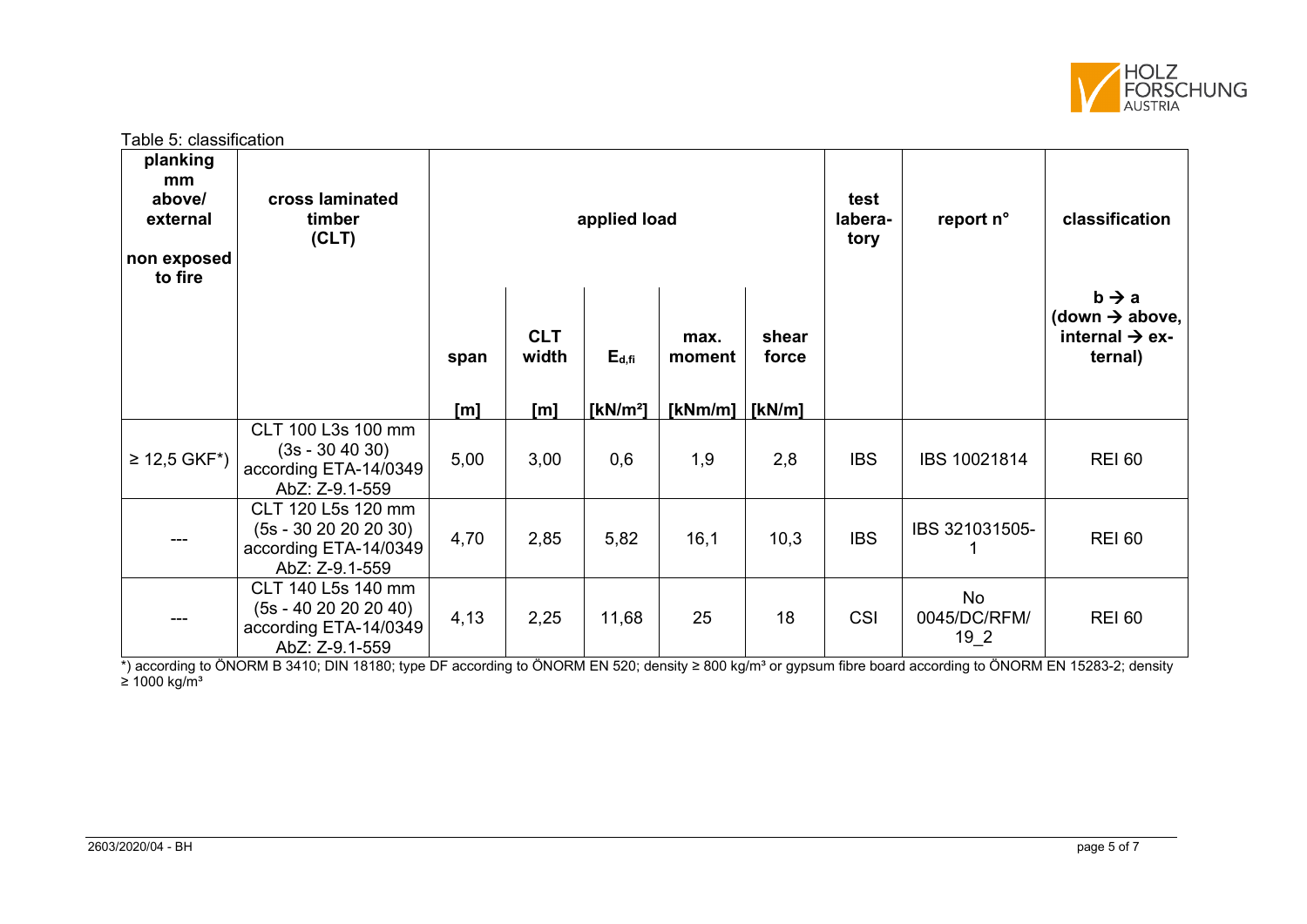

### **4.3. Area of application**

This classification is valid for the following practical applications:

The results of the fire tests can be applied directly to similar structures on which one or several of the changes described below are carried out and on which the design continues to fulfil the requirements of the respective design standard with a view to their stiffness and strength:

- The maximum moments and shear forces, which when calculated on the same basis as the test load, shall not exceed the ones tested.
- Regarding to sub-ceiling systems: additional direct plankings or additional plankings with installation levels on the inner surface of the room are possible
- Regarding to the inclination of roof structures:
	- $\circ$  For roofs with one or more purlins, the results apply to a practical application for pitches from 0° to 80°.
	- o For gable roofs or monopitch roofs, the results apply to a practical application for pitches from 0° to 25°.

### **5. Limitations**

### **5.1. General**

If one of the fundamental test and evaluation criteria changes or the customer makes prohibited technical changes to the product, this classification report shall cease to be valid.

### **5.2. Warning notice**

This classification document does not constitute a type approval or certification of the product.

### HOLZFORSCHUNG AUSTRIA

DI Sylvia Polleres DI Simon Winter *Authorised signatory and technical consultant*

*This report was approved electronically in accordance with an internal HFA process by the designated authorized signatory, traceable and documented.*